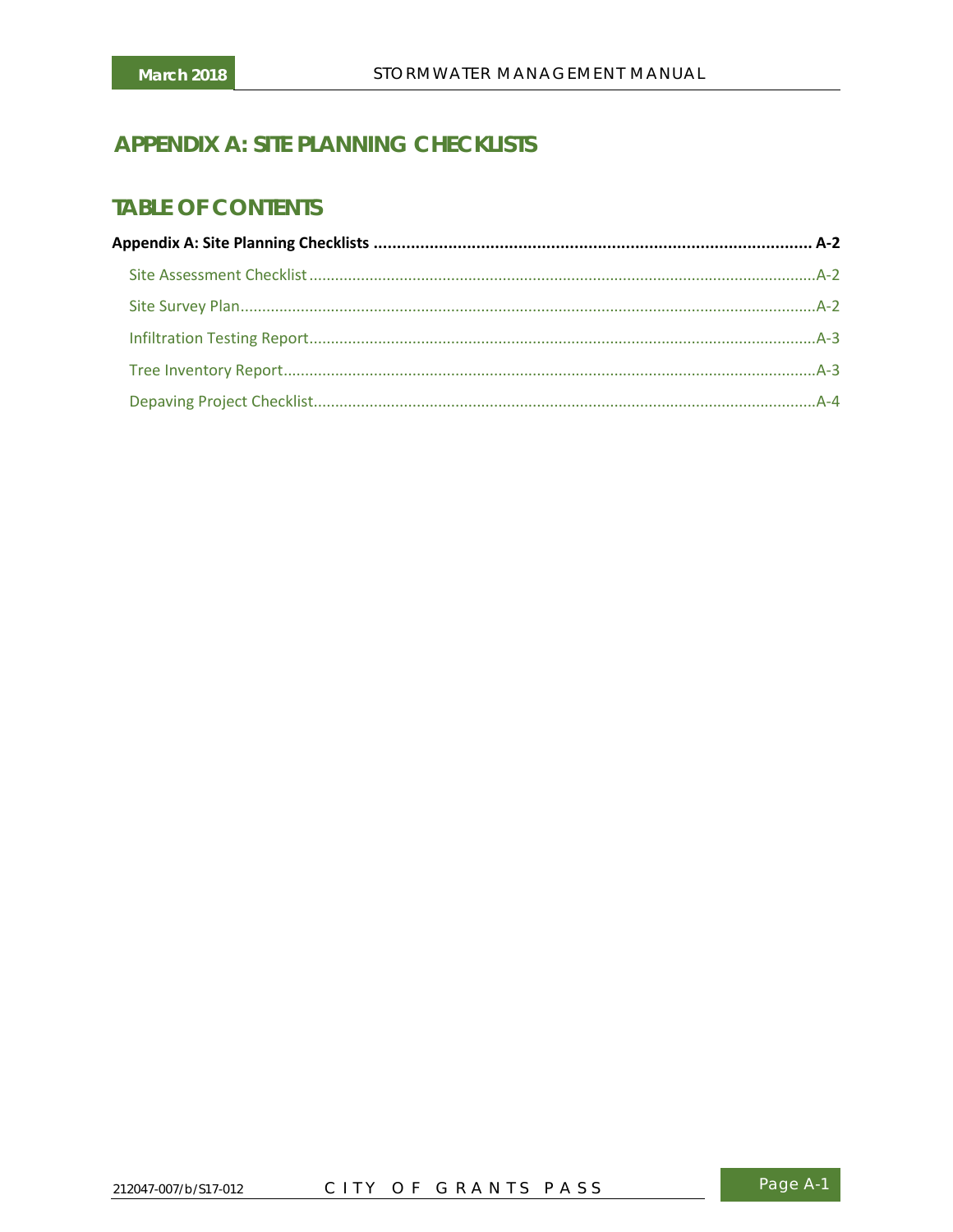## <span id="page-1-0"></span>**AAPPENDIX A: SITE PLANNING CHECKLISTS**

The following checklists are provided to help ensure that information critical to implementing LID sites is available during the early site planning phase. Perform at least "blue font" checklist items and submit with Permit Application Package when using the Simplified Sizing Approach. Checklist is required for Simplified Sizing Approach and recommended for the Engineered Design Approach.

### <span id="page-1-1"></span>**SITE ASSESSMENT CHECKLIST**

A site assessment checklist<sup>1</sup> in both Adobe Acrobat Reader (.pdf) and Excel (.xls) format has been provided on the City of Grants Pass [we](#page-1-3)bpage at [enter URL here]. The following is a checklist of items that are directly or indirectly related to water quality and may be helpful to investigate when inventorying the site.

Conditions that are most relevant to correctly implementing BMPs in this guidance are written in blue.

#### *(See Checklist after Page A-5)*

#### <span id="page-1-2"></span>**SITE SURVEY PLAN**

The area of survey may vary and should include, at a minimum, at least 10 feet beyond the *area of disturbance* proposed. The *area of disturbance* may vary greatly from the *proposed project improvements* and can depend on such things as the proposed site layout, on-site slopes and existing grades, and locations of public utilities where proposed connections will be made.

For all new development and re-development projects, a surveyor should survey the following minimum items and accurately map them, if present on-site:

Legal:

- Right of ways on both sides of all street frontages
- Property and lot lines with bearings & lengths
- All easements
- Legal description
- Tax lot info
- Street names

Surveyor data:

- Benchmarks
- Monuments
- Iron pipes
- Brass screws
- Basis of bearings & elevations
- North arrow
- Professional stamp
- Contact info for surveyor

Elevation data:

-

• Contours in appropriate intervals (0.5' for flat areas, 1' for average areas, and 2' for steep areas)

<span id="page-1-3"></span>*<sup>1</sup> Adapted from the Southeast Michigan Low Impact Development Manual with permission from the Southeast Michigan Council of Governments.*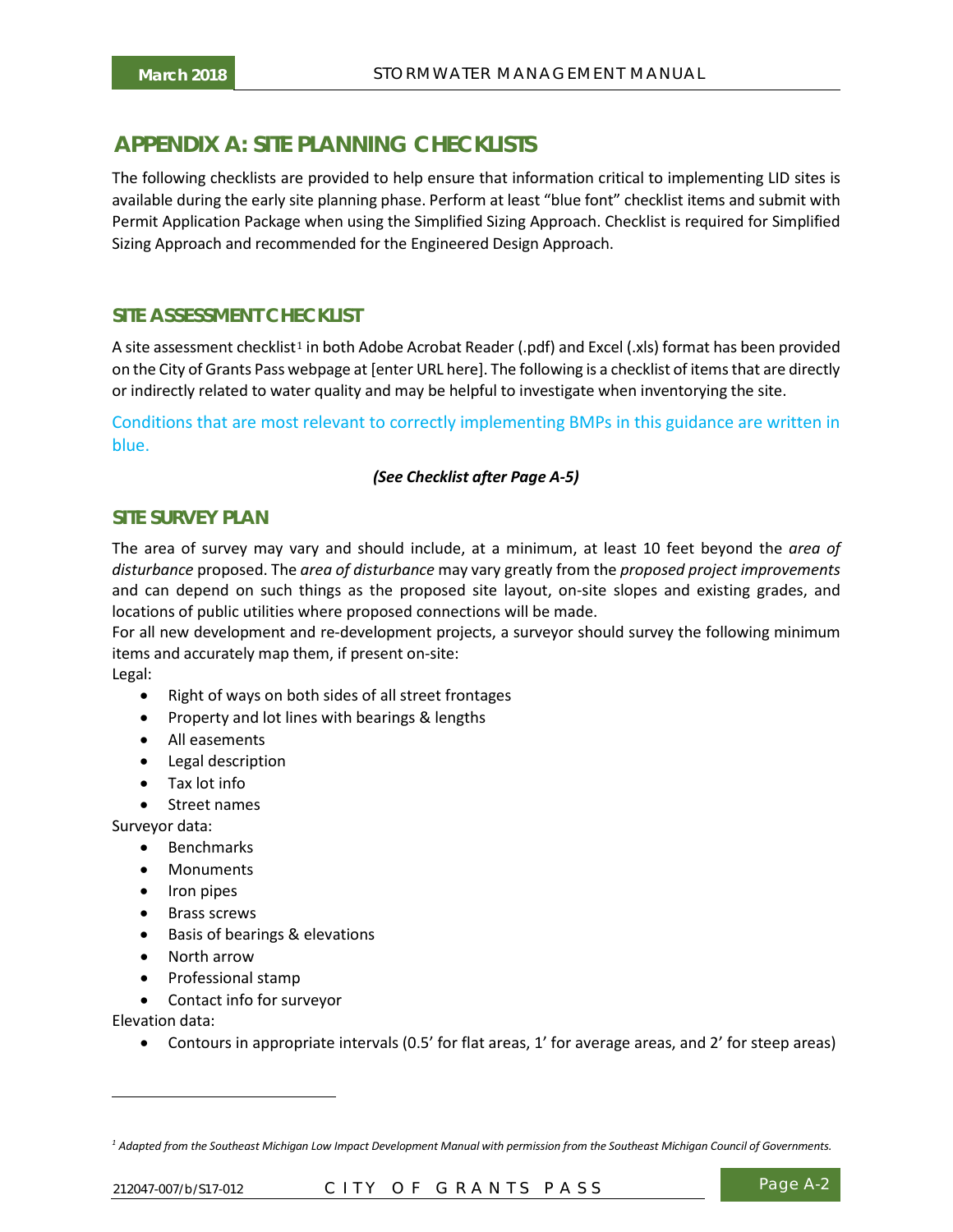- Spot elevations on a 25-foot grid and at changes in grade such as at walls, curbs (indicate top of curb and gutter elevations or curb height), flow lines, swales and ditches, centerline and/or crown or valley, etc.
- Both contours and spots should extend at least 10' beyond the property line and/or across the street to the curb

Utilities:

- Utility vaults and above-grade fixtures such as gas valves, water valves, water meters, traffic boxes, fire backflow assembly, water backflow assembly, fire hydrants, etc.
- Storm structures including catch basins, manholes, water quality facilities and devices, cleanouts, etc. Include all relevant elevation data including rim elevations and invert elevations; pipe size and direction if more than one pipe. In the public ROW, provide information for at least two storm manholes or more if necessary so that inverts all along pipes fronting the property can be found.
- Power poles (indicate with a symbol where the guy wires extend), light poles, traffic poles, overhead lines.
- Sewer manholes and cleanouts. In the public ROW, provide information for at least two sewer manholes or more if necessary so that inverts all along pipes fronting property can be found. Subsurface pipe and cable network marked out by a utility locate company for water lines, storms sewers, sanitary sewers, telephone, cable, gas, etc. that serve the site

Land Cover:

- Extent of buildings with dimensions of buildings and dimensions to property lines
- The boundaries of all land cover types such as asphalt, gravel, concrete, bus shelters, etc.
- For street frontages, survey should extend across the street to include curb line, pedestrian ramps, and sidewalks.
- Water features such as wetlands, streams, ditches, ponds, etc.
- Walls (show length & width)
- Site furniture such as bollards, benches, fences, etc.
- Trees with greater than 3" diameter, tree wells, and major vegetation such as hedges. Include type of tree and draw spread of branches to scale and outline of massed trees.

#### <span id="page-2-0"></span>**INFILTRATION TESTING REPORT**

BMPs that require an infiltration test to properly implement include conserve fast(er) draining soils, minimal excavation foundations, porous pavement, rain gardens, stormwater planters, LID swales, dispersion (vegetated filter strips and downspout disconnections), soakage trench, drywells, water quality conveyance swales, wet ponds, wet extended ponds, and dry detention ponds.

The infiltration testing report should include:

- A test for every 10,000 square feet or per qualified professional.
- Flow rates in inches/hour of soil horizons that may be used for infiltration, considering infiltration facility type and construction.
- Investigation by over excavation after testing to confirm sufficient depth to water table (3'), bedrock (2'), or other confining soil layer (2').
- Map with locations of testing.

#### <span id="page-2-1"></span>**TREE INVENTORY REPORT**

To implement the Cluster Development BMP or the Tree Protection BMP, an International Arboriculture Society certified arborist should provide, at a minimum, the following information: For each tree:

- Common name
- Tree number corresponding to mapped location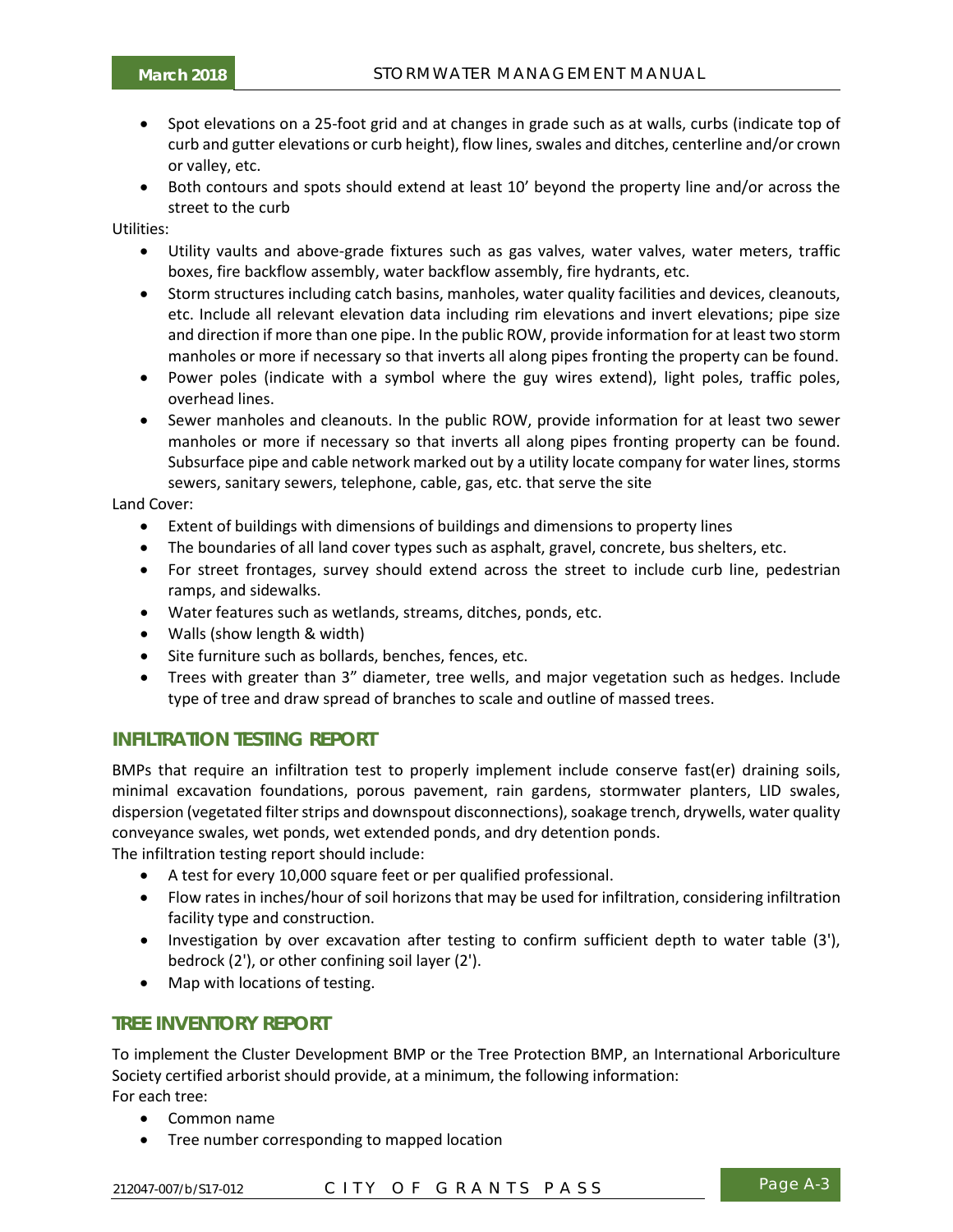- Diameter at breast height
- Health
- Height
- Limb spread

General:

- Maintenance recommendations
- Hazardous trees to be removed
- Specimen or potential heritage trees worth saving
- Construction and maintenance phase tree protection recommendations
- Understory condition
- Limits of contiguous cover
- Areas where stands of trees might be healthy if other trees are removed for development

Map showing:

- Tree location and number
- Healthy tree stands

### <span id="page-3-0"></span>**DEPAVING PROJECT CHECKLIST**

The following is a checklist of major steps in a depaving project. Refer to Chapter 4 "*Minimize Impervious Area: Depave Existing Pavement BMP*" for detailed guidance.

- Locate utilities (Call 811 to mark underground utilities in the public right-of-way. If uncertain about the location of private utilities likely to be within the depaving area, call a private utility locate company, also.)
- Perform an infiltration test (see Appendix C: Infiltration Testing)
- Test soil for contamination, as needed
- Draw up a site plan and a planting plan
- Make a budget based on the design
- Obtain permits
- Order a drop box for pavement materials to be stored and hauled away
- Find volunteers or contractors
- Prepare the surface
- Depave
- Remove gravel
- Excavate and grade per plans
- Restore soils per Chapter 4 "*Restored Soil BMP*"
- Install landscaping
- Perform other site work defined on site plan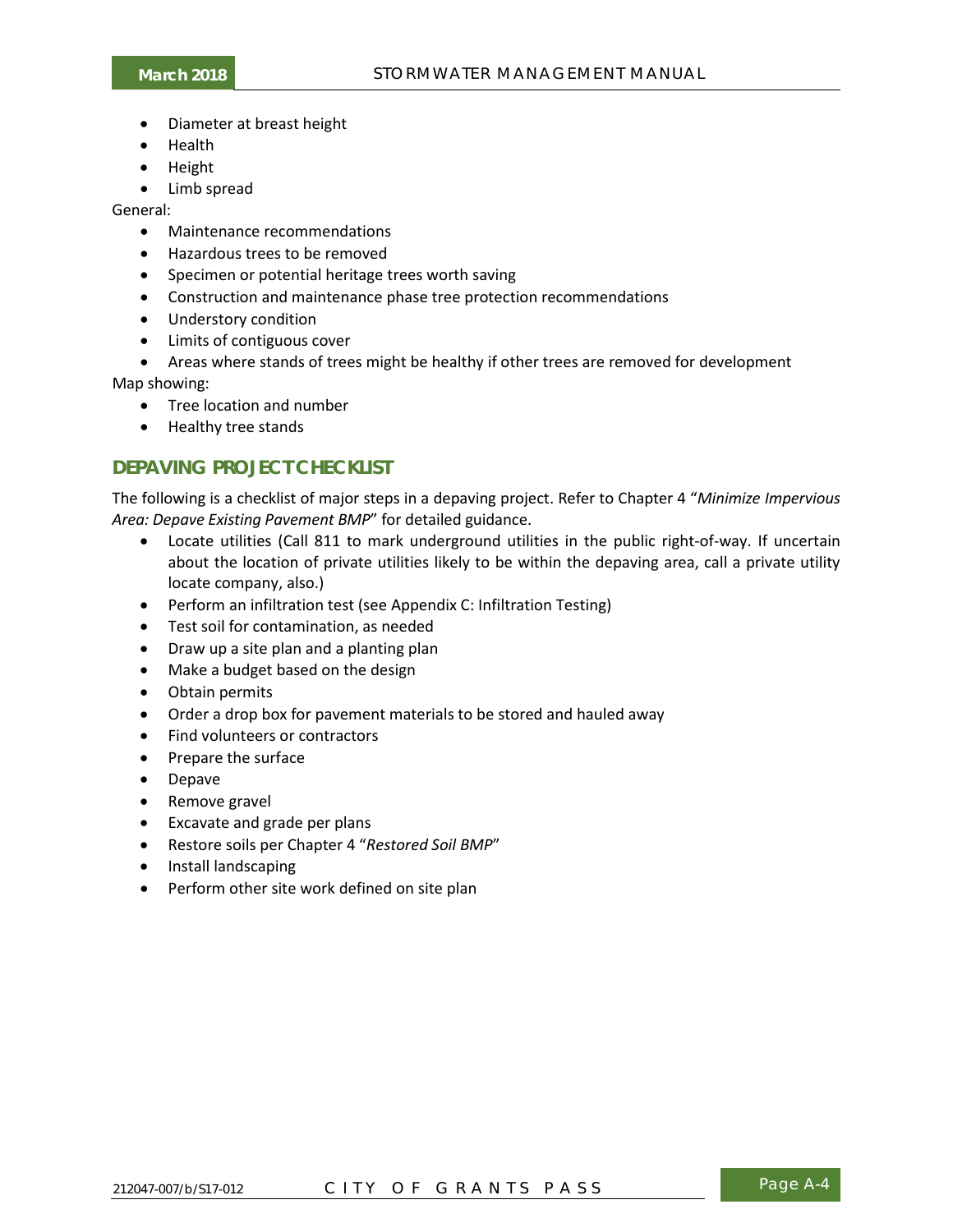| <b>Sustainable Site Planning Checklist</b>         |              |              |
|----------------------------------------------------|--------------|--------------|
|                                                    | <b>Check</b> | <b>Notes</b> |
| Consider on-site natural resources                 |              |              |
| <b>Water Resources:</b>                            |              |              |
| Wetlands?                                          |              |              |
| <b>Floodplains?</b>                                |              |              |
| Wellhead protection areas?                         |              |              |
| <b>Existing well?</b>                              |              |              |
| <b>Riparian buffers?</b>                           |              |              |
| Naturally vegetated swales/drainageways?           |              |              |
| Seasonal high water table?                         |              |              |
| Problems with run-on from neighboring properties?  |              |              |
| <b>Land Forms:</b>                                 |              |              |
| <b>Steep slopes?</b>                               |              |              |
| Existing topography, contours?                     |              |              |
| Depth to bedrock?                                  |              |              |
| <b>Existing land cover/uses?</b>                   |              |              |
| How does size and shape of the site affect         |              |              |
| stormwater mgmt?                                   |              |              |
| Are there areas where development should           |              |              |
| generally be avoided?                              |              |              |
| Evidence of soil erosion/landslides?               |              |              |
| Soils:                                             |              |              |
| Hydrologic soil groups?                            |              |              |
| <b>Tested infiltration rates?</b>                  |              |              |
| Erodibility?                                       |              |              |
| Swell potential?                                   |              |              |
| Hydric solid present?                              |              |              |
| Texture?                                           |              |              |
| Fertility?                                         |              |              |
| Soil biology?                                      |              |              |
| Chemical properties? (pH, macro- & micronutrients) |              |              |
| Livability:                                        |              |              |
| Aesthetics?                                        |              |              |
| Viewsheds?                                         |              |              |
| Sense of place?                                    |              |              |
| Opportunities to create private, semi-private, and |              |              |
| public spaces?                                     |              |              |
| Noise source?                                      |              |              |
| Microclimate:                                      |              |              |
| Wind tunnels caused by vegetation/building         |              |              |
| orientation?                                       |              |              |
| Wind breaks?                                       |              |              |
| Solar access?                                      |              |              |
| <b>Temperature variation?</b>                      |              |              |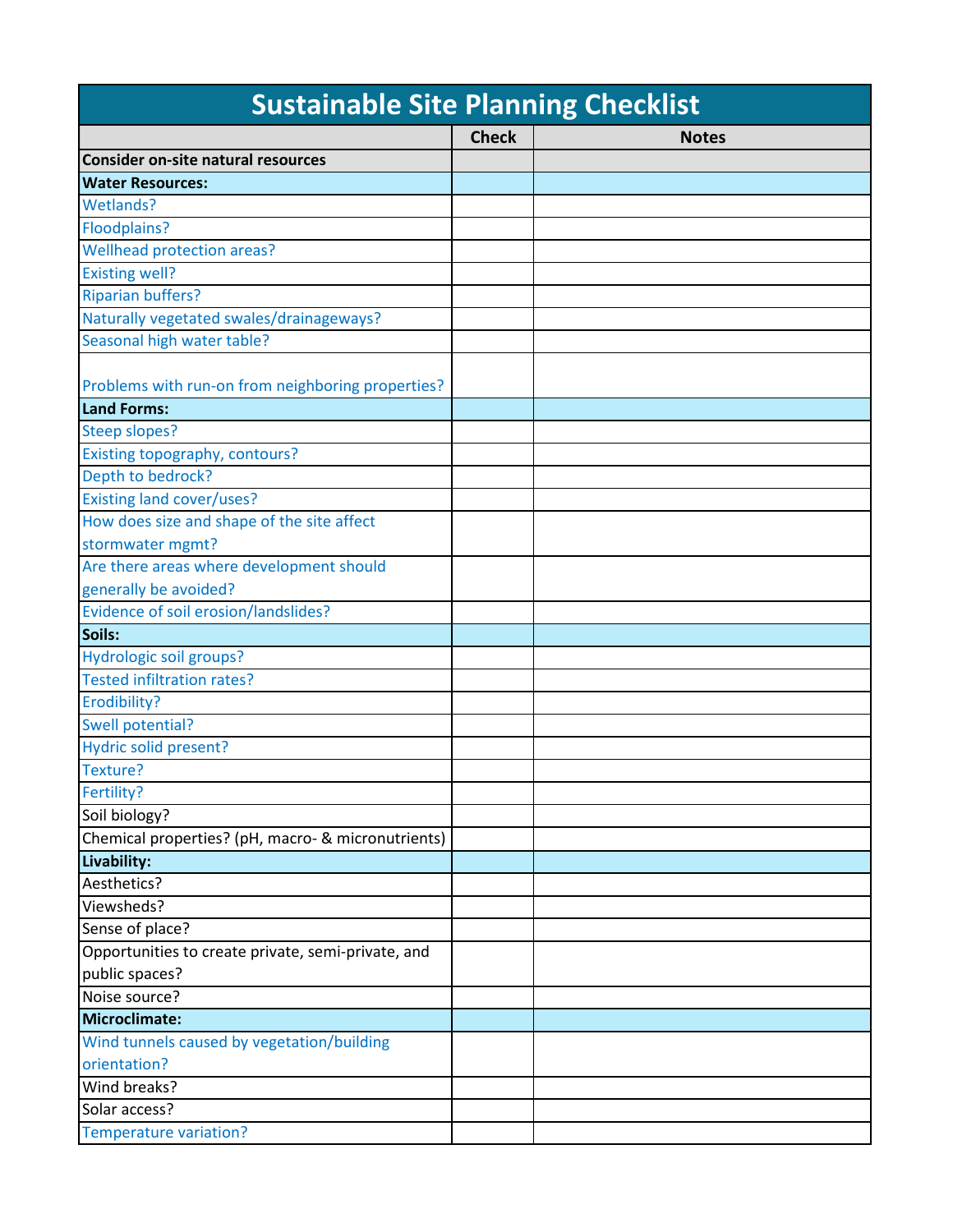| <b>Sustainable Site Planning Checklist</b>           |              |              |
|------------------------------------------------------|--------------|--------------|
|                                                      | <b>Check</b> | <b>Notes</b> |
| Evaporation/moisture variation?                      |              |              |
| <b>Vegetation:</b>                                   |              |              |
| Special status trees?                                |              |              |
| Threatened or endangered species habitat?            |              |              |
| Blocks of habitat and corridors or connections       |              |              |
| between habitat patches?                             |              |              |
| Native plant communities?                            |              |              |
| Distinctive individual plants or communities?        |              |              |
| Vegetation that could provide shade to buildings,    |              |              |
| parking lots, or recreational areas?                 |              |              |
| area?                                                |              |              |
| Invasive species/noxious weeds?                      |              |              |
| Wildfire risks?                                      |              |              |
| Resources to be salvaged (topsoil, boulders, rocks,  |              |              |
| trees, etc.)?                                        |              |              |
| <b>Renewable Energy:</b>                             |              |              |
| Geothermal?                                          |              |              |
| Wind?                                                |              |              |
| Hydroelectric?                                       |              |              |
| Solar?                                               |              |              |
| <b>Air Quality:</b>                                  |              |              |
| Pollen Sources?                                      |              |              |
| Smoke sources? (controlled burns, wildfire, etc.)    |              |              |
| Consider on-site infrastructure/built environment.   |              |              |
| Utilities:                                           |              |              |
| Wastewater system?                                   |              |              |
| Stormwater system?                                   |              |              |
| Structures with potential to serve as cisterns?      |              |              |
| (pools, spaces under existing buildings, etc.)       |              |              |
| Water?                                               |              |              |
| Gas?                                                 |              |              |
| Electric?                                            |              |              |
| Communication?                                       |              |              |
| Livability:                                          |              |              |
| Beloved infrastructure? (Gathering spaces, arbor,    |              |              |
| etc.)                                                |              |              |
| Cultural:                                            |              |              |
| Historic infrastructure? (signs, bridges, entryways) |              |              |
| Historic register? (Local, state, or national?)      |              |              |
| Archeological site?                                  |              |              |
| <b>Air Quality:</b>                                  |              |              |
| Areas of idling?                                     |              |              |
| <b>Land Coverage/Uses:</b>                           |              |              |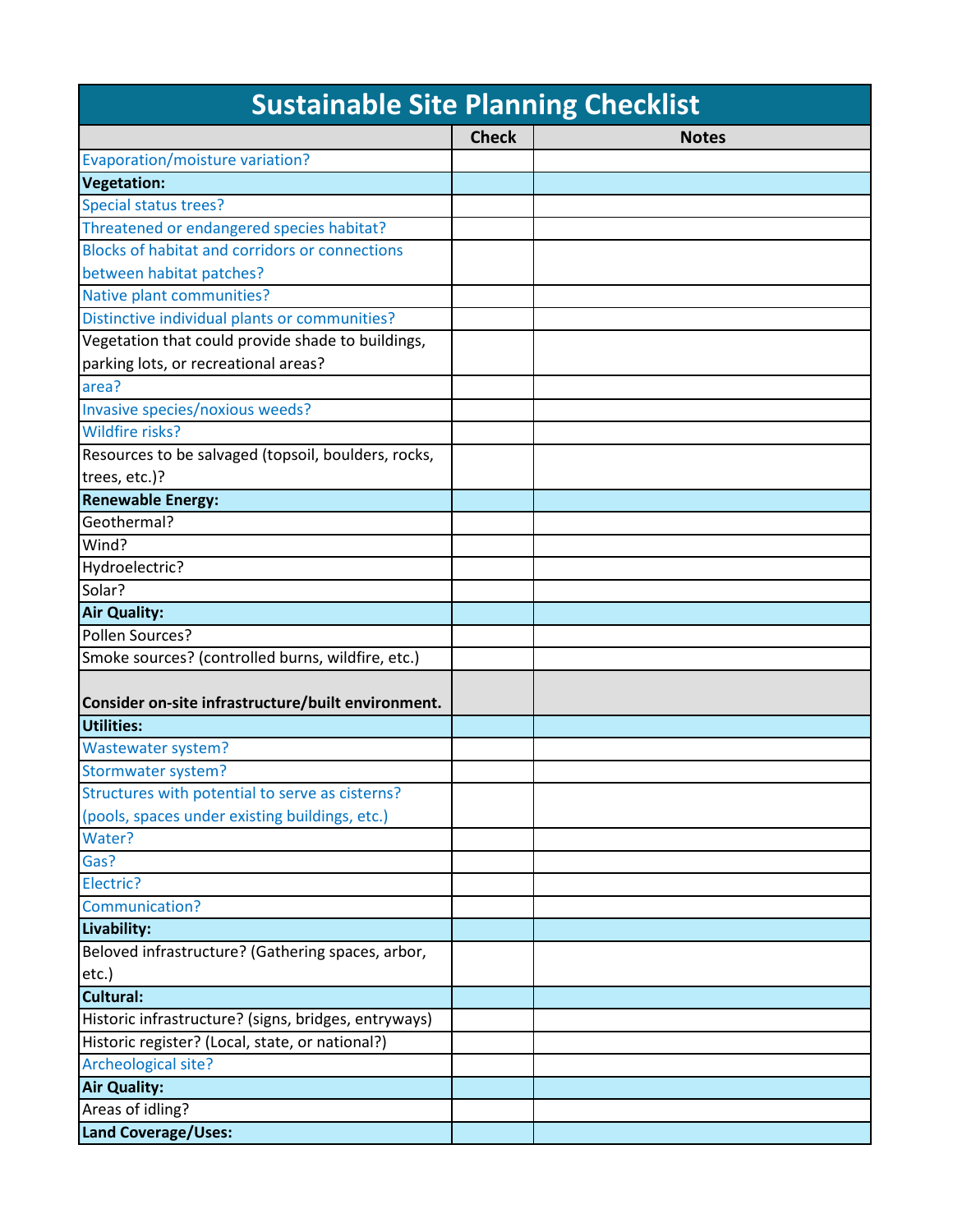| <b>Sustainable Site Planning Checklist</b>               |              |              |
|----------------------------------------------------------|--------------|--------------|
|                                                          | <b>Check</b> | <b>Notes</b> |
| <b>Total site area</b>                                   |              |              |
| Impervious area:                                         |              |              |
| Impervious area covered by evergreen tree                |              |              |
| canopy                                                   |              |              |
| Impervious area covered by deciduous tree                |              |              |
| canopy                                                   |              |              |
| Roof                                                     |              |              |
| <b>Sidewalks</b>                                         |              |              |
| Vehicular pavement                                       |              |              |
| Other (swimming pools, basketball court, etc.)           |              |              |
| Semi-porous area                                         |              |              |
| Lawn                                                     |              |              |
| <b>Naturalized</b>                                       |              |              |
| <b>Ornamental beds</b>                                   |              |              |
| <b>Food gardens</b>                                      |              |              |
| Paving surfaces (pavers, mulch, boardwalk)               |              |              |
| Other                                                    |              |              |
| Porous area                                              |              |              |
| <b>Forest</b>                                            |              |              |
| <b>Project data:</b>                                     |              |              |
| Contaminants from past uses (leaking tanks,              |              |              |
| pesticides, herbicides, etc.)?                           |              |              |
| Existing stressors (noise, odor, excessive light, etc.)? |              |              |
| Infrastructure to be salvaged (asphalt, concrete,        |              |              |
| buildings [deconstruction])?                             |              |              |
| <b>Water Resources:</b>                                  |              |              |
| Fish/mammal barriers to passage?                         |              |              |
| Off-site drainage?                                       |              |              |
| Drainage patterns before and after finish grading?       |              |              |
| Locations of discharge outfalls/points?                  |              |              |
| Size of discharge outfalls/points?                       |              |              |
| Type of discharge outfalls/points?                       |              |              |
| Areas used for storage of soils or wastes?               |              |              |
| Erosion and sediment control facilities/structures       |              |              |
| including vegetative practices?                          |              |              |
| <b>Staging/Storage Considerations:</b>                   |              |              |
| Disturbance area?                                        |              |              |
| Total surface area of the site, broken down by           |              |              |
| phases of development?                                   |              |              |
| Timetable for sequence of major events?                  |              |              |
| Type of material used for fill?                          |              |              |
| Volume of cut?                                           |              |              |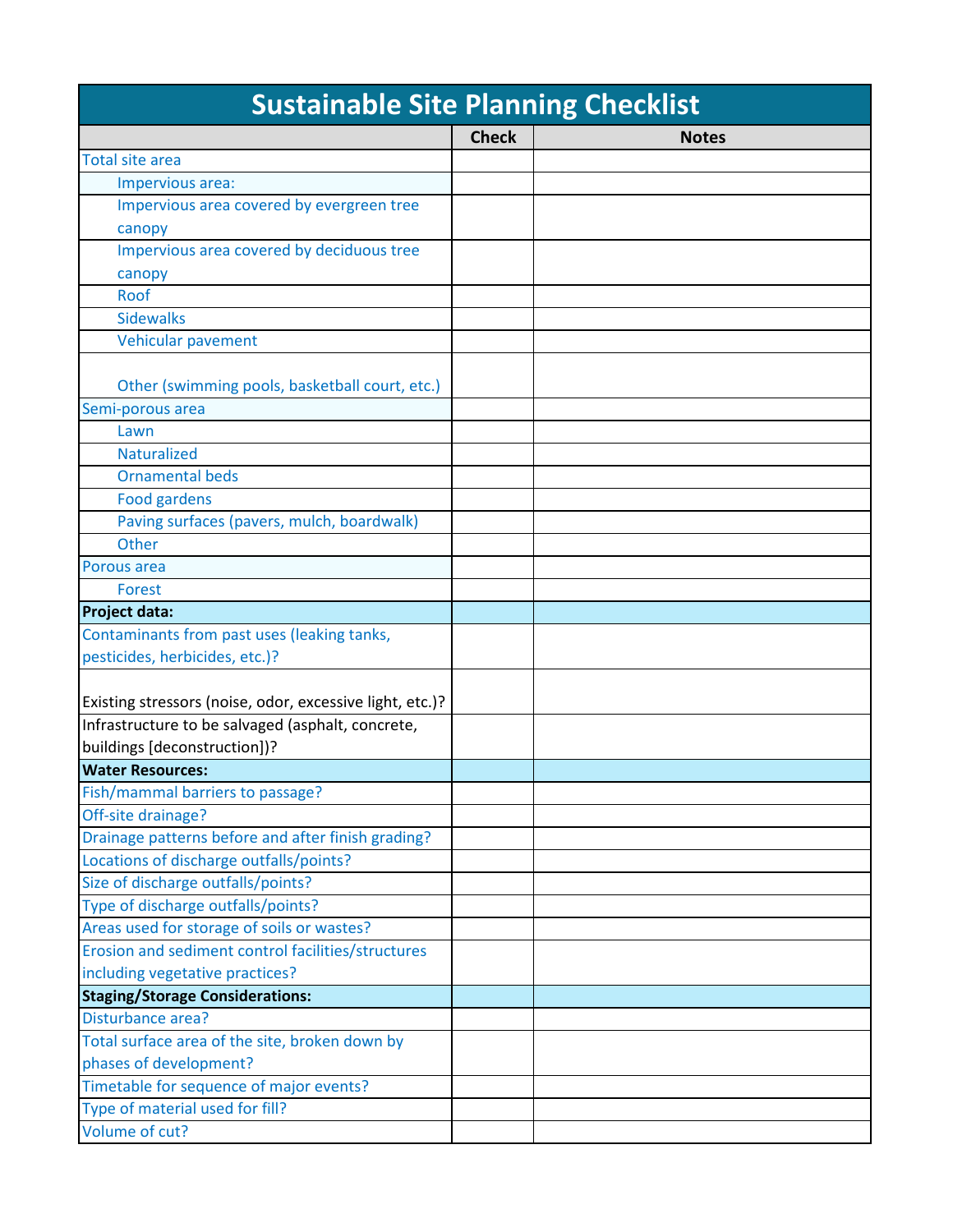| <b>Sustainable Site Planning Checklist</b>           |              |              |
|------------------------------------------------------|--------------|--------------|
|                                                      | <b>Check</b> | <b>Notes</b> |
| Volume of fill?                                      |              |              |
| <b>Recycling area?</b>                               |              |              |
| Composting area?                                     |              |              |
| Consider regional natural resources.                 |              |              |
| <b>Water Resources:</b>                              |              |              |
| Receiving water body for site drainage?              |              |              |
| Major/minor watershed location?                      |              |              |
| EPA Level III ecoregion (EPA website)?               |              |              |
| State stream use/standards                           |              |              |
| designation/classification?                          |              |              |
| Special high quality designations? (e.g., natural    |              |              |
| rivers, cold water fishery)                          |              |              |
| Rare or endangered species or communities            |              |              |
| present?                                             |              |              |
| Are there required water quality standards?          |              |              |
| 303d/impaired stream listing classifications?        |              |              |
| <b>Existing or planned Total Maximum Daily Loads</b> |              |              |
| (TMDLs) for the waterbody?                           |              |              |
| Aquatic biota, other sampling/monitoring?            |              |              |
| Other special fishery issues?                        |              |              |
| Neighboring wells?                                   |              |              |
| Downstream flooding problems?                        |              |              |
| Vegetation:                                          |              |              |
| Major habitat types?                                 |              |              |
| Regional connection to a special habitat system      |              |              |
| (migratory routes, wildlife corridors, etc.,         |              |              |
| neighboring publicly owned natural lands)?           |              |              |
| Wildfire risks?                                      |              |              |
| <b>Land Development Impacts:</b>                     |              |              |
| Additional development anticipated for the area      |              |              |
| that could lead to further restrictions? (e.g.,      |              |              |
| protection of downstream land and water uses)        |              |              |
| Additional development anticipated for the area      |              |              |
| that could lead to further opportunities? (e.g.,     |              |              |
| partnerships in multi-site or regional water quality |              |              |
| or quantity controls)                                |              |              |
| Nearby construction sites that may have natural      |              |              |
| materials that can be salvaged for use on your site? |              |              |
| <b>Macroclimate:</b>                                 |              |              |
| Seasonal wind direction?                             |              |              |
| Wind speed?                                          |              |              |
| Annual and monthly precipitation patterns?           |              |              |
| Annual solar budget?                                 |              |              |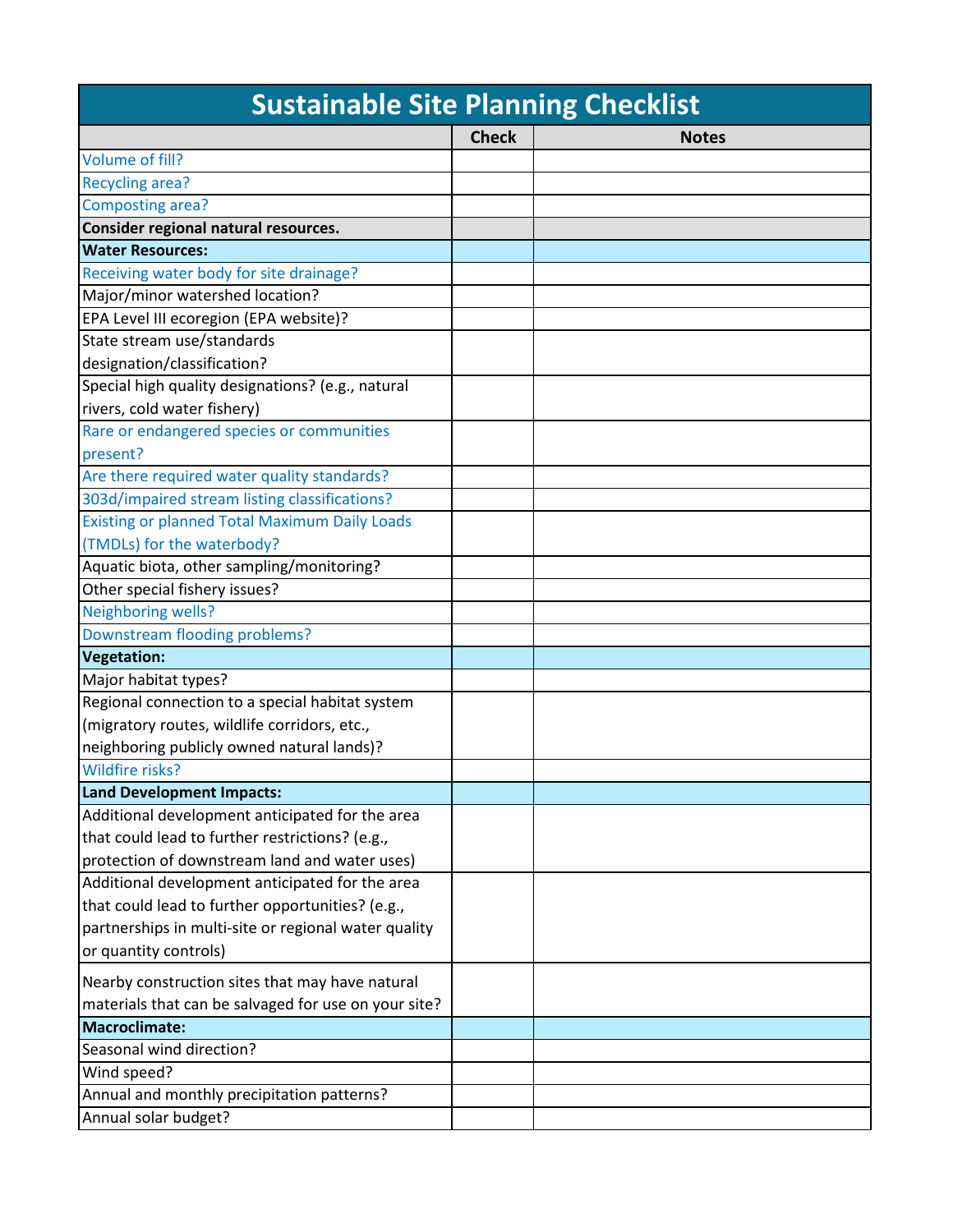| <b>Sustainable Site Planning Checklist</b>               |              |              |
|----------------------------------------------------------|--------------|--------------|
|                                                          | <b>Check</b> | <b>Notes</b> |
| <b>Air Quality:</b>                                      |              |              |
| Particulates?                                            |              |              |
| Pollen?                                                  |              |              |
| Dissolved pollutants?                                    |              |              |
| Smoke?                                                   |              |              |
| Consider regional infrastructure/built                   |              |              |
| environment.                                             |              |              |
| Utilities:                                               |              |              |
| Sanitary sewer system?                                   |              |              |
| Water?                                                   |              |              |
| Storm drainage system?                                   |              |              |
| Gas?                                                     |              |              |
| Electric?                                                |              |              |
| Communication?                                           |              |              |
| Livability:                                              |              |              |
| Transportation options (mass transit, bicycle &          |              |              |
| pedestrian facilities, roadways)?                        |              |              |
| Recreational opportunities, community resources,         |              |              |
| and other amenities?                                     |              |              |
| Existing stressors (noise, odor, excessive light, etc.)? |              |              |
| Walkable?                                                |              |              |
| Neighborhood architectural context?                      |              |              |
| Cultural:                                                |              |              |
| Historical values, certified or non-certified?           |              |              |
| Known/potential archaeological values?                   |              |              |
| Suppliers of materials and services locations:           |              |              |
| Native plant nurseries?                                  |              |              |
|                                                          |              |              |
| Local manufacturers/suppliers of building materials?     |              |              |
| Deconstruction services?                                 |              |              |
| Re-use facility for salvaged materials (Restore,         |              |              |
| Rebuilding, etc.)?                                       |              |              |
| Recycling facility for construction waste?               |              |              |
| <b>Air Quality:</b>                                      |              |              |
| Located on busy street?                                  |              |              |
| Located on truck route?                                  |              |              |
| Areas of idling?                                         |              |              |
| Street canyons?                                          |              |              |
| Consider municipal, state, and federal                   |              |              |
| guidelines/laws.                                         |              |              |
| Master plans (Stormwater, Transportation, Parks,         |              |              |
| Watersheds, etc.):                                       |              |              |
| Is development concept consistent with the master        |              |              |
| plan?                                                    |              |              |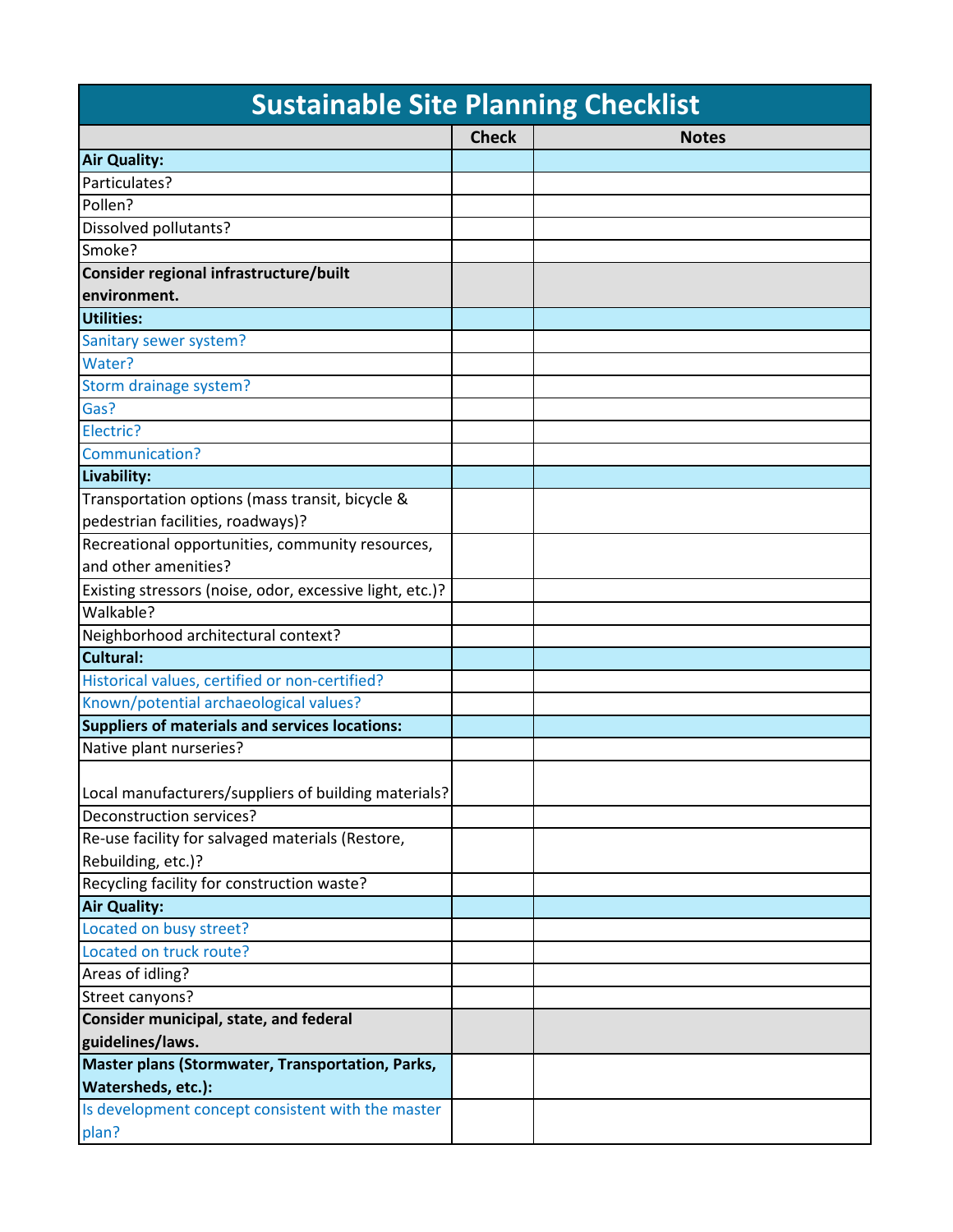| <b>Sustainable Site Planning Checklist</b>        |              |              |
|---------------------------------------------------|--------------|--------------|
|                                                   | <b>Check</b> | <b>Notes</b> |
| Consistent with goals/policies of the plan?       |              |              |
| Preservation of natural resources consistent with |              |              |
| priority areas/maps?                              |              |              |
| Water regulations (e.g., ordinances, engineering  |              |              |
| standards):                                       |              |              |
| Consistent with local existing regulations?       |              |              |
| <b>Wetland regulations?</b>                       |              |              |
| Tree/woodlands ordinance?                         |              |              |
| Riparian buffer ordinance?                        |              |              |
| Open space requirements?                          |              |              |
| Clustering and/or PUD options?                    |              |              |
| Overlay districts?                                |              |              |
| <b>Wellhead protection?</b>                       |              |              |
| Erosion and sedimentation requirements?           |              |              |
| Are LID solutions:                                |              |              |
| required?                                         |              |              |
| or incentivized?                                  |              |              |
| or enabled?                                       |              |              |
| or prohibited?                                    |              |              |
| Reduced building setbacks allowed?                |              |              |
| <b>Curbs required?</b>                            |              |              |
| Rain gardens, stormwater planters, green streets  |              |              |
| allowed?                                          |              |              |
| Street width, parking requirements, other         |              |              |
| impervious requirements?                          |              |              |
| <b>Grading requirements?</b>                      |              |              |
| Landscaping that allows native vegetation?        |              |              |
| <b>Stormwater requirements?</b>                   |              |              |
| Peak rate?                                        |              |              |
| <b>Total runoff volume?</b>                       |              |              |
| Water quality?                                    |              |              |
| Maintenance?                                      |              |              |
| State floodplain requirements?                    |              |              |
| Contaminated sites have followed state "due care" |              |              |
| requirements for soil and groundwater?            |              |              |
| Consistent with state and federal wetland and/or  |              |              |
| inland lakes and streams regulations?             |              |              |
| <b>Other Regulations?</b>                         |              |              |
| State and federal threatened and endangered       |              |              |
| species?                                          |              |              |
| Consistent with county/state road requirements?   |              |              |
| <b>Fire Department:</b>                           |              |              |
| Recommendations for wildfire areas?               |              |              |
| <b>Vehicular circulation?</b>                     |              |              |